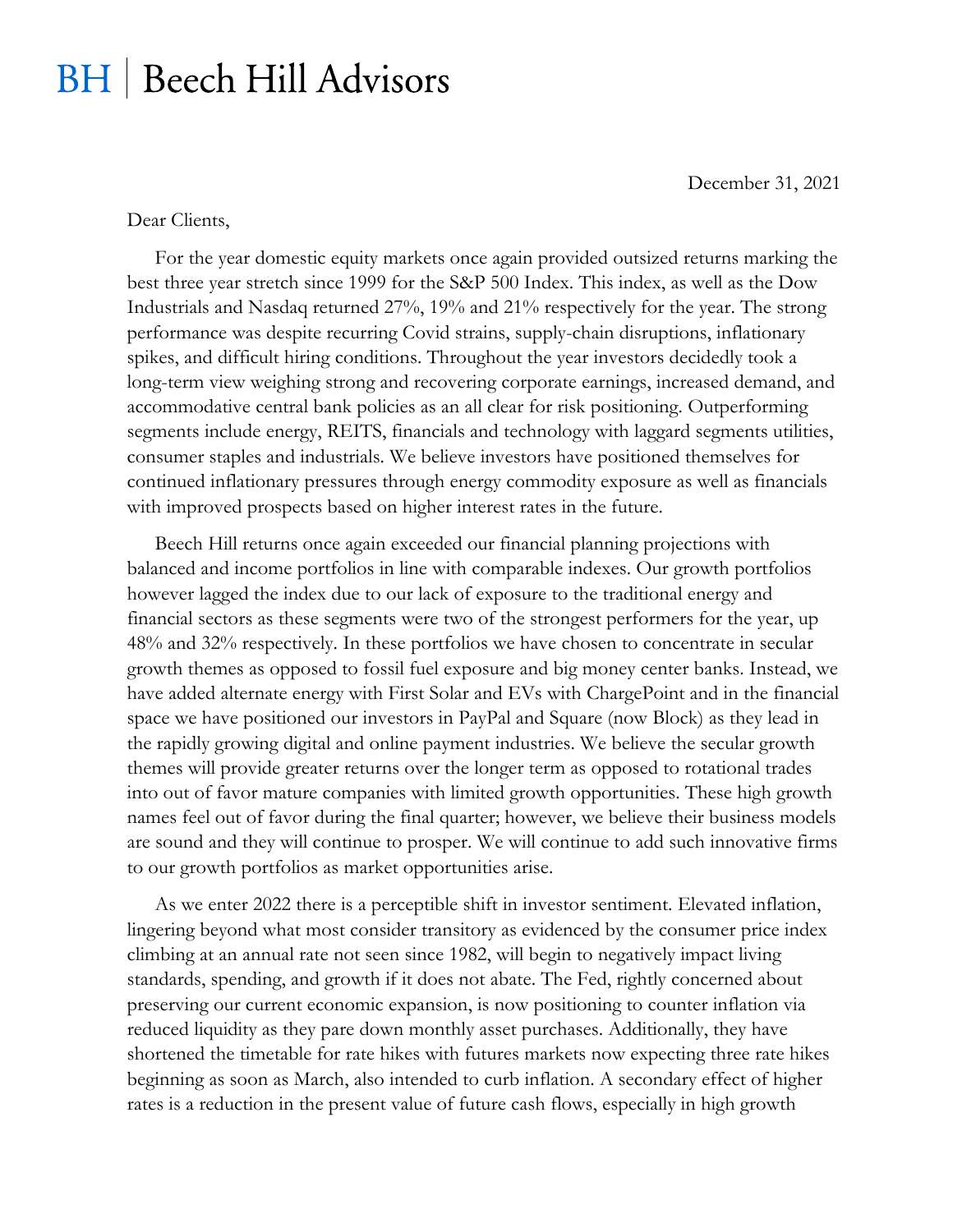companies with the promise of realizing profitability many years out in the future. For example, \$1 of earnings earned five years from now discounted by 1.5% per annum is worth much more today than when discounted by 3% per annum. This mathematical reset is currently being recalculated in the market based on a broad forecast of estimated future interest rates and current asset prices are being adjusted negatively, particularly in the emerging growth segment. On balance these measures will serve as headwinds for much traction in the equity markets until there is much more clarity on inflation and Fed policy response. The delicate balancing act requires the Fed to slow inflation without stagnating the economy. Failure would be continued inflation and slowing economic growth, otherwise known as stagflation, a result unfavorable to equity investors.

Covid. 2021 was supposed to be the return to normalcy and a farewell to Covid and its outsized effect on the world. We never dreamed we would be discussing Covid and its economic and investment impact two years on. The Omicron variant has once again extended our protective measures, mandatory masking, testing, and increased cognizance of the changing protocols against this new strain. This latest surge will result in reduced forecasts for economic growth with reductions in GDP and temporarily dent revenue and profit projects for the obviously affected industries for a portion of the final quarter of 2021 and most definitely in the first quarter of 2022. Already we have seen a negative impact on the labor market with a decrease in average hours worked among personalservices firms, cancellation of thousands of flights, business closures due to staffing shortages, shutting down of professional sports events and Broadway shows, reduced inperson dining and travel spend and extended work from home mandates. The upside, if any, is that although Omicron appears to be twice as transmissible it is half as virulent. Near term economic damage aside, economists expect a significant bounce back in the second and third quarters of 2022 as infections recede. As we have seen this before with the original variant and the Delta variant, we believe that businesses, employees, and consumers have developed a tolerance and familiarity to these outbreaks and the disruption should be shorter and shallower than in the past. Investor patience is required.

One statistic that we found interesting and sums up the national psyche was the University of Michigan Index of Consumer Sentiment 2021 year-end reading, coming in at 70.6%. This is the lowest year end figure since 2008. You may recall that year quite unfavorably as financial markets were in turmoil, banks and insurance companies were becoming insolvent and the S&P 500 index dropped 38%. Contrast that to year end 2021 with equity markets coming off three straight years of above average gains, strong employment numbers and an ongoing economic recovery. Covid has truly damaged our spirits. We believe as the Omicron gloom lifts there will be considerable upside to this datapoint spurring "animal spirits."